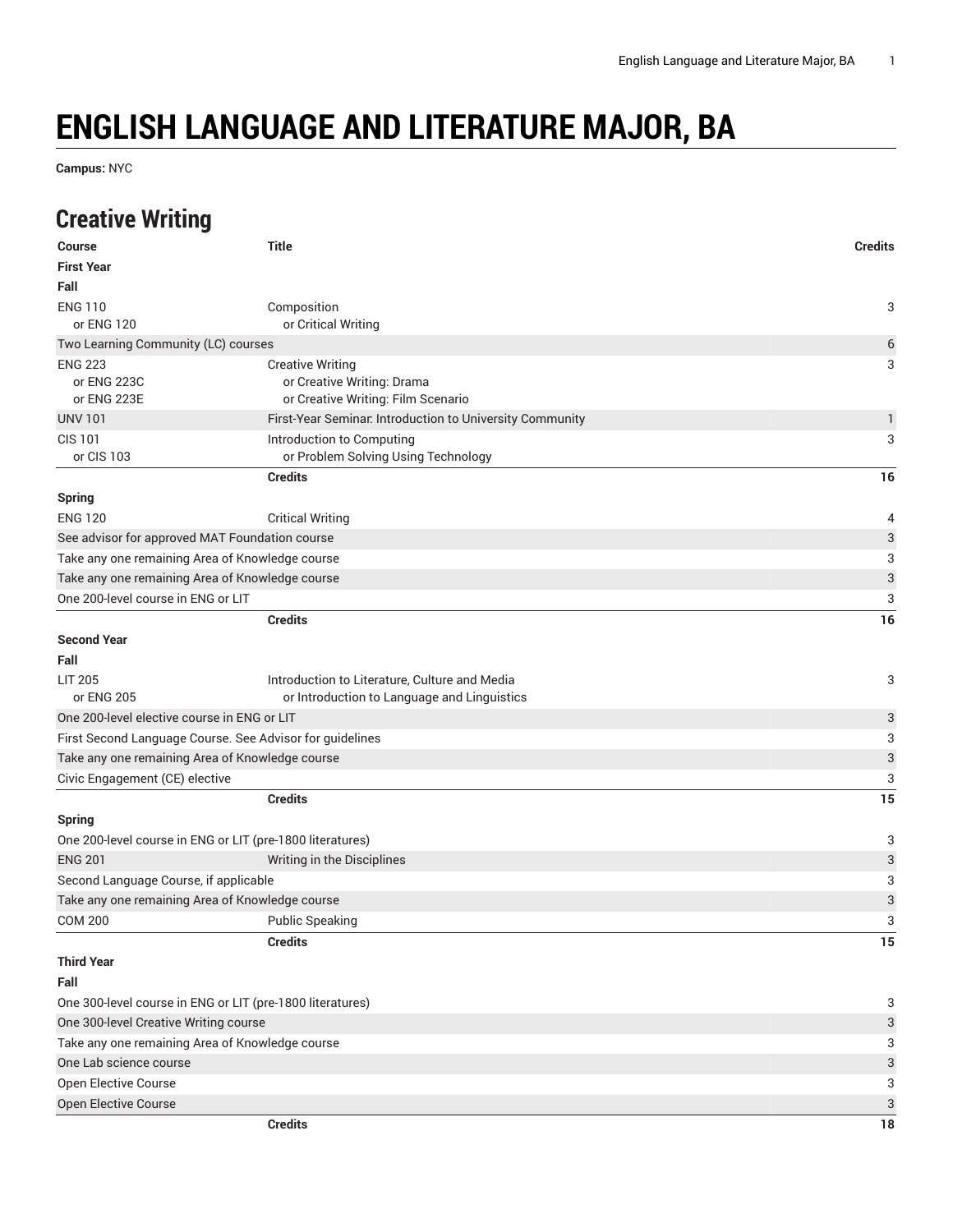#### **Spring**

| 3             |
|---------------|
| $\mathcal{R}$ |
| 3             |
| $\mathcal{E}$ |
| 3             |
| 3             |
|               |

#### **Fourth Year**

| Fall                                            |    |
|-------------------------------------------------|----|
| One 300-level Creative Writing course           | 3  |
| One 300-level Creative Writing course           | 3  |
| Take any one remaining Area of Knowledge course | 3  |
| <b>Open Elective Course</b>                     | 3  |
| <b>Open Elective Course</b>                     | 3  |
| <b>Credits</b>                                  | 15 |
| Spring                                          |    |
| One 300-level course in concentration           | 3  |
| Take any one remaining Area of Knowledge course | 3  |
| <b>Open Elective Course</b>                     | 3  |
| <b>Open Elective Course</b>                     | 3  |
| Open Elective Course                            | 3  |
| <b>Credits</b>                                  | 15 |

**Total Credits 128**

### **Language and Linguistics**

| <b>Course</b>                                   | <b>Title</b>                                                                                       | <b>Credits</b> |
|-------------------------------------------------|----------------------------------------------------------------------------------------------------|----------------|
| <b>First Year</b>                               |                                                                                                    |                |
| Fall                                            |                                                                                                    |                |
| <b>ENG 110</b><br>or ENG 120                    | Composition<br>or Critical Writing                                                                 | 3              |
| <b>UNV 101</b>                                  | First-Year Seminar. Introduction to University Community                                           | $\mathbf{1}$   |
| <b>CIS 101</b><br>or CIS 103                    | Introduction to Computing<br>or Problem Solving Using Technology                                   | 3              |
| Two Learning Community (LC) courses             |                                                                                                    | 6              |
| <b>ENG 205</b>                                  | Introduction to Language and Linguistics                                                           | 3              |
|                                                 | <b>Credits</b>                                                                                     | 16             |
| Spring                                          |                                                                                                    |                |
| <b>ENG 120</b>                                  | <b>Critical Writing</b>                                                                            | 4              |
| See advisor for approved MAT Foundation course  |                                                                                                    | 3              |
| Take any one remaining Area of Knowledge course |                                                                                                    | 3              |
| Take any one remaining Area of Knowledge course |                                                                                                    | 3              |
| One 200-level course in ENG or LIT              |                                                                                                    | 3              |
|                                                 | <b>Credits</b>                                                                                     | 16             |
| <b>Second Year</b>                              |                                                                                                    |                |
| Fall                                            |                                                                                                    |                |
| <b>LIT 205</b><br>or ENG 223<br>or ENG 223C     | Introduction to Literature, Culture and Media<br>or Creative Writing<br>or Creative Writing: Drama | 3              |

or ENG 223E or Creative Writing: Film Scenario

One 200-level elective course in ENG or LIT and the course in the course of the course of the course in ENG or LIT  $3$ 

First Second Language Course. See Advisor for guidelines 33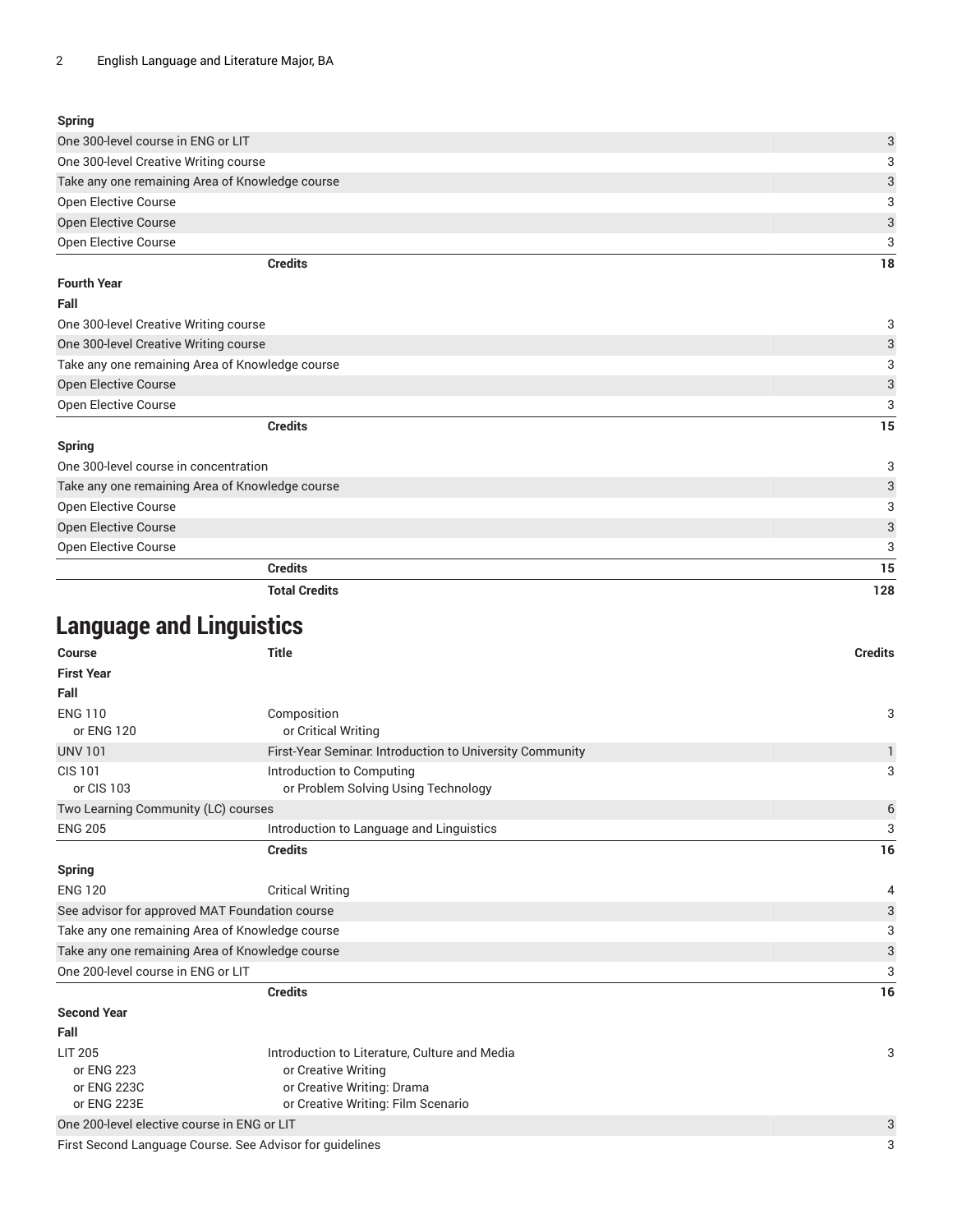| Take any one remaining Area of Knowledge course                                                    |                            | $\ensuremath{\mathsf{3}}$      |
|----------------------------------------------------------------------------------------------------|----------------------------|--------------------------------|
| Civic Engagement (CE) elective                                                                     |                            | 3                              |
|                                                                                                    | <b>Credits</b>             | 15                             |
| <b>Spring</b>                                                                                      |                            |                                |
| One 200-level course in ENG or LIT (pre-1800 literatures)                                          |                            | 3                              |
| <b>ENG 201</b>                                                                                     | Writing in the Disciplines | 3                              |
| Second Language Course, if applicable                                                              |                            | 3                              |
| Take any one remaining Area of Knowledge course                                                    |                            | 3                              |
| Open Elective Course                                                                               |                            | 3                              |
|                                                                                                    | <b>Credits</b>             | 15                             |
| <b>Third Year</b>                                                                                  |                            |                                |
| Fall                                                                                               |                            |                                |
|                                                                                                    |                            |                                |
| One 300-level course in ENG or LIT (pre-1800 literatures)<br>One 300-level course in concentration |                            | 3                              |
|                                                                                                    |                            | 3<br>3                         |
| Take any one remaining Area of Knowledge course<br>One Lab science course                          |                            | $\ensuremath{\mathsf{3}}$      |
| <b>Open Elective Course</b>                                                                        |                            |                                |
|                                                                                                    |                            | $\ensuremath{\mathsf{3}}$<br>3 |
| Open Elective Course                                                                               | <b>Credits</b>             |                                |
| <b>Spring</b>                                                                                      |                            | 18                             |
| One 300-level course in ENG or LIT                                                                 |                            | 3                              |
| One 300-level Language and Linguistics course                                                      |                            | 3                              |
| Take any one remaining Area of Knowledge course                                                    |                            | 3                              |
| Open Elective Course                                                                               |                            | 3                              |
| Open Elective Course                                                                               |                            | 3                              |
| Open Elective Course                                                                               |                            | 3                              |
|                                                                                                    | <b>Credits</b>             | 18                             |
| <b>Fourth Year</b>                                                                                 |                            |                                |
| Fall                                                                                               |                            |                                |
| One 300-level Language and Linguistics course                                                      |                            | 3                              |
| One 300-level Language and Linguistics course                                                      |                            | 3                              |
| Take any one remaining Area of Knowledge course                                                    |                            | 3                              |
| <b>COM 200</b>                                                                                     | <b>Public Speaking</b>     | 3                              |
| <b>Open Elective Course</b>                                                                        |                            | 3                              |
|                                                                                                    | <b>Credits</b>             | 15                             |
| <b>Spring</b>                                                                                      |                            |                                |
| One 300-level course in Language and Linguistics                                                   |                            | 3                              |
| Take any one remaining Area of Knowledge course                                                    |                            | 3                              |
| Open Elective Course                                                                               |                            | 3                              |
| Open Elective Course                                                                               |                            | $\ensuremath{\mathsf{3}}$      |
| Open Elective Course                                                                               |                            | 3                              |
|                                                                                                    | <b>Credits</b>             | 15                             |
|                                                                                                    | <b>Total Credits</b>       | 128                            |
|                                                                                                    |                            |                                |

### **Literature, Culture, & Media**

| <b>Course</b>     | Title                                                    | <b>Credits</b> |
|-------------------|----------------------------------------------------------|----------------|
| <b>First Year</b> |                                                          |                |
| Fall              |                                                          |                |
| <b>ENG 110</b>    | Composition                                              | 3              |
| or ENG 120        | or Critical Writing                                      |                |
| <b>UNV 101</b>    | First-Year Seminar. Introduction to University Community |                |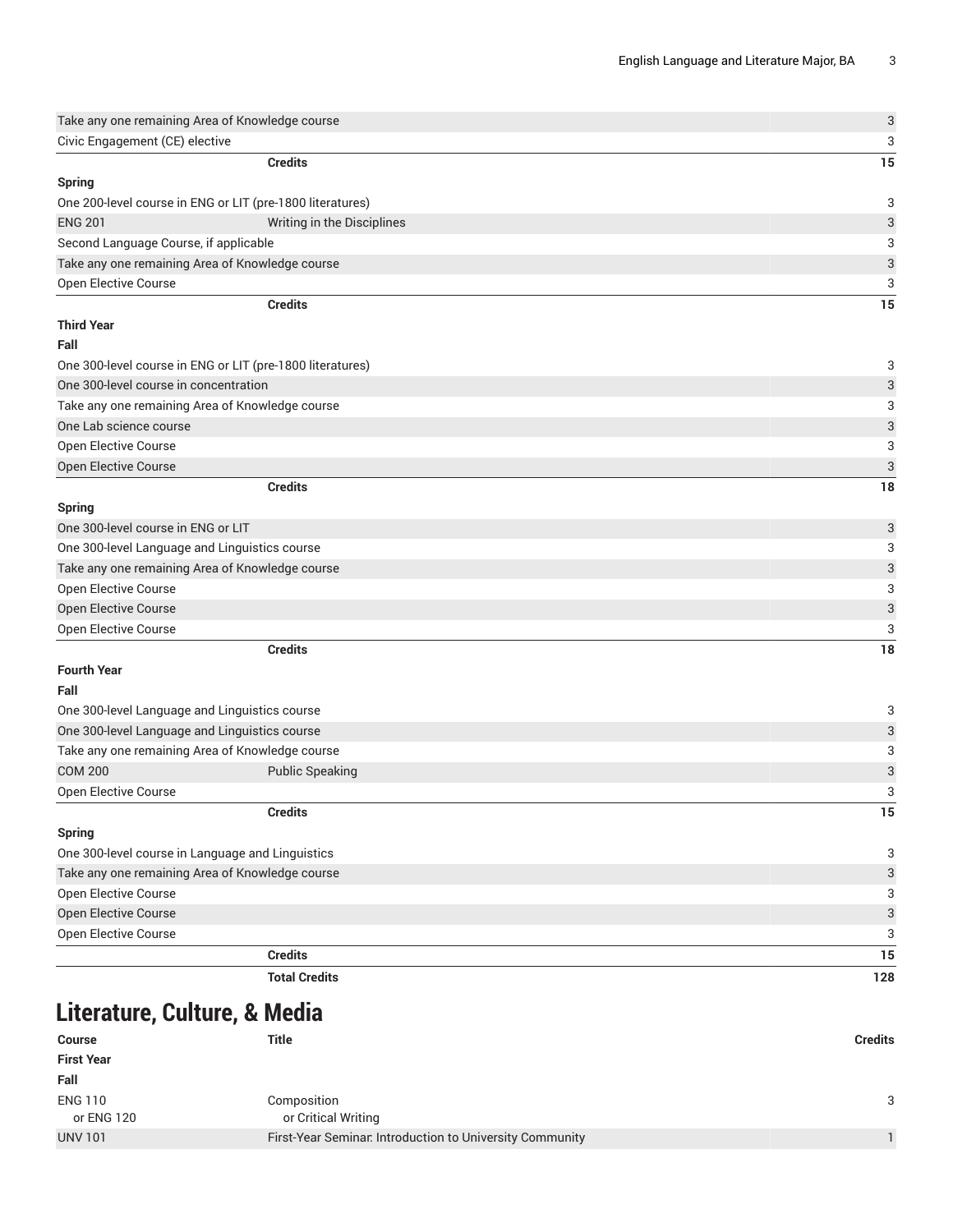| <b>CIS 101</b><br>or CIS 103                              | Introduction to Computing<br>or Problem Solving Using Technology | 3                         |
|-----------------------------------------------------------|------------------------------------------------------------------|---------------------------|
| <b>LIT 205</b>                                            | Introduction to Literature, Culture and Media                    | $\sqrt{3}$                |
| Two Learning Community (LC) courses                       |                                                                  | 6                         |
|                                                           | <b>Credits</b>                                                   | 16                        |
| <b>Spring</b>                                             |                                                                  |                           |
| <b>ENG 120</b>                                            | <b>Critical Writing</b>                                          | 4                         |
| See advisor for approved MAT Foundation course            |                                                                  | $\ensuremath{\mathsf{3}}$ |
| One 200-level course in ENG or LIT                        |                                                                  | 3                         |
| Take any one remaining Area of Knowledge course           |                                                                  | $\sqrt{3}$                |
| Take any one remaining Area of Knowledge course           |                                                                  | 3                         |
|                                                           | <b>Credits</b>                                                   | 16                        |
| <b>Second Year</b>                                        |                                                                  |                           |
| Fall                                                      |                                                                  |                           |
| <b>ENG 223</b>                                            | <b>Creative Writing</b>                                          | 3                         |
| or ENG 223C                                               | or Creative Writing: Drama                                       |                           |
| or ENG 205                                                | or Introduction to Language and Linguistics                      |                           |
| One 200-level elective course in ENG or LIT               |                                                                  | $\mathbf{3}$              |
| First Second Language Course. See Advisor for guidelines  |                                                                  | 3                         |
| Take any one remaining Area of Knowledge course           |                                                                  | $\sqrt{3}$                |
| Civic Engagement (CE) elective                            |                                                                  | 3                         |
|                                                           | <b>Credits</b>                                                   | 15                        |
| <b>Spring</b>                                             |                                                                  |                           |
| One 200-level course in ENG or LIT (pre-1800 literatures) |                                                                  | 3                         |
| <b>ENG 201</b>                                            | Writing in the Disciplines                                       | $\sqrt{3}$                |
| Second Language Course, if applicable                     |                                                                  | 3                         |
| Take any one remaining Area of Knowledge course           |                                                                  | $\sqrt{3}$                |
| Open Elective Course                                      |                                                                  | 3                         |
|                                                           | <b>Credits</b>                                                   | 15                        |
| <b>Third Year</b>                                         |                                                                  |                           |
| Fall                                                      |                                                                  |                           |
| One 300-level course in ENG or LIT (pre-1800 literatures) |                                                                  | 3                         |
| One 300-level Literature, Culture, Media course           |                                                                  | $\sqrt{3}$                |
| Take any one remaining Area of Knowledge course           |                                                                  | 3                         |
| One Lab science course                                    |                                                                  | 3                         |
| Open Elective Course                                      |                                                                  | 3                         |
| Open Elective Course                                      |                                                                  | 3                         |
|                                                           | <b>Credits</b>                                                   | 18                        |
| <b>Spring</b>                                             |                                                                  |                           |
| One 300-level course in ENG or LIT                        |                                                                  | $\sqrt{3}$                |
| One 300-level Literature, Culture, Media course           |                                                                  | 3                         |
| Take any one remaining Area of Knowledge course           |                                                                  | 3                         |
| Open Elective Course                                      |                                                                  | 3                         |
| Open Elective Course                                      |                                                                  | $\ensuremath{\mathsf{3}}$ |
| Open Elective Course                                      |                                                                  | 3                         |
|                                                           | <b>Credits</b>                                                   | 18                        |
| <b>Fourth Year</b>                                        |                                                                  |                           |
| Fall                                                      |                                                                  |                           |
| One 300-level Literature, Culture, Media course           |                                                                  | 3                         |
| One 300-level Literature, Culture, Media course           |                                                                  | $\sqrt{3}$                |
| <b>COM 200</b>                                            | <b>Public Speaking</b>                                           | 3                         |
| Take any one remaining Area of Knowledge course           |                                                                  | $\sqrt{3}$                |